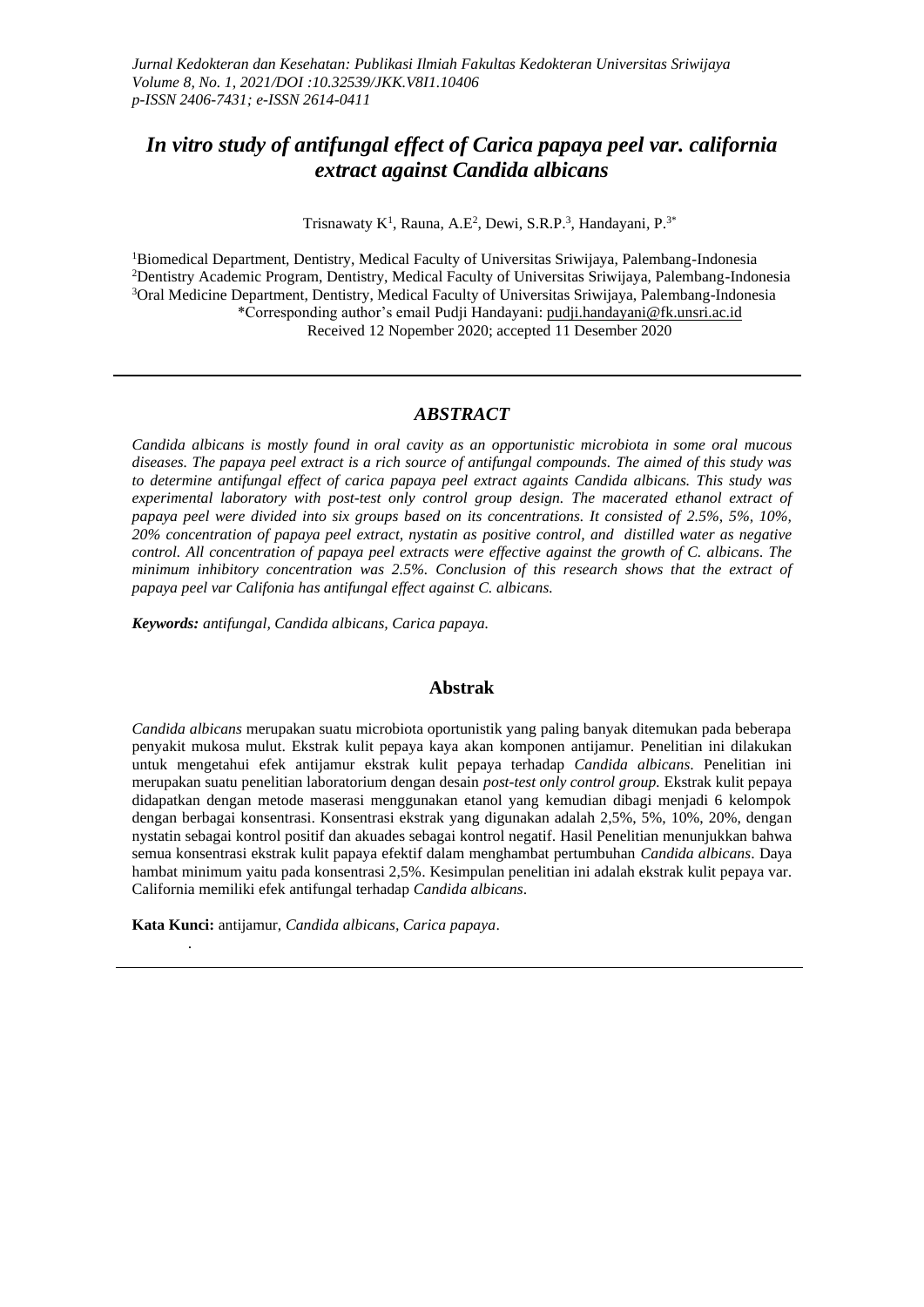# **1. Introduction**

*Candida albicans* (*C. albicans*) is a normal microflora in the oral cavity and can turn into opportunistic pathogens that causes oral infections if there are underlying predisposing conditions. These predisposing conditions included decreased body defense, metabolic diseases, immunosuppressive therapy, and Acquired Immunodeficiency Syndrome (AIDS/HIV).<sup>1,2</sup> As many as 50% of Oral Candidiasis cases is caused by *C. albicans*. 2,3 Some clinical findings related to the infection included Pseudomembranous Candidiasis, Erythematous Candidiasis, Leukoplakia Candidiasis, Denture Stomatitis, Angular Cheilitis, Median Rhomboid Glossitis, and HIV-related Oral Candidiasis.4,5 Moreover, *C. albicans* also contributes to the formation of microbial acids which causes glucose and maltose fermentation and produces acids and gases.<sup>6</sup> The presence of the fungus *C. albicans* can increase with the attachment of *Streptococcus mutans* to biofilms and dental caries substances. *C. albicans* have significant contribution to the pathogenesis of active caries in children. $6,7$ 

Treatment of infections caused by *C. albicans* is antifungals. Along with the increasing cases of Candidiasis, treatment with synthetic materials has been widely developed. However, there are side effects of synthetic antifungal drugs such as nystatin, amphotericin B, ketoconazole, and fluconazole. Furthermore, there are side effects of synthetic antifungal drugs, in which continuous use can cause drug resistance. Therefore, other treatment modalities are needed to reduce these side effects by using herbal medicines as an alternative treatment.<sup>8</sup>

Papaya (*Carica papaya*) is known to be one of the plants that has benefits in curing diseases. The parts of papaya plants that can be used as herbal medicines include the fruit, leaves, and flowers. Yogiraj et al. (2014) mentioned that parts of papaya plants including leaves, seeds, latex, and fruit have medical value.<sup>9</sup> The peel of raw papaya fruit is known to contain flavonoids, phenols, tannins, saponins, and antioxidant properties as antibacterial and antifungal. $10-13$  Based on the research of Egbuonu et al. (2017), 10% ethanol extract of raw papaya peel of Agric variety can inhibited the growth of *C. albicans* 20 mm. This can be due to high active compound in papaya peel of Agric variety.<sup>14</sup>

In Indonesia, there were various types of papaya, but the most frequent and the most common type of papaya was the Californian variety. Based on this explanation, further study needs to be conducted to understand the potential antifungal effect of raw papaya peel extract (*Carica papaya*) of California variety in Indonesia. This in vitro study was aimed to determine the antifungal effect and determine the minimum inhibitory concentration (MIC) of papaya peel extract of Californian variety against *C. albicans*.

# **2. Methods**

# **Preparations of Papaya Peel Extract**

Raw papaya of Californian variety was bought from farmers and washed with tap water. The papaya skin was peeled with peeler then air dried for 3 hours and dried in the oven for 3 days at 40°C. The dried papaya peel then mashed up using blender to form powder. The obtained powder was then extracted using maceration method, immersed in 96% ethanol solution at room temperature and stored in a place free of sunlight. The solution was immersed for 3 days while stirred occasionally, then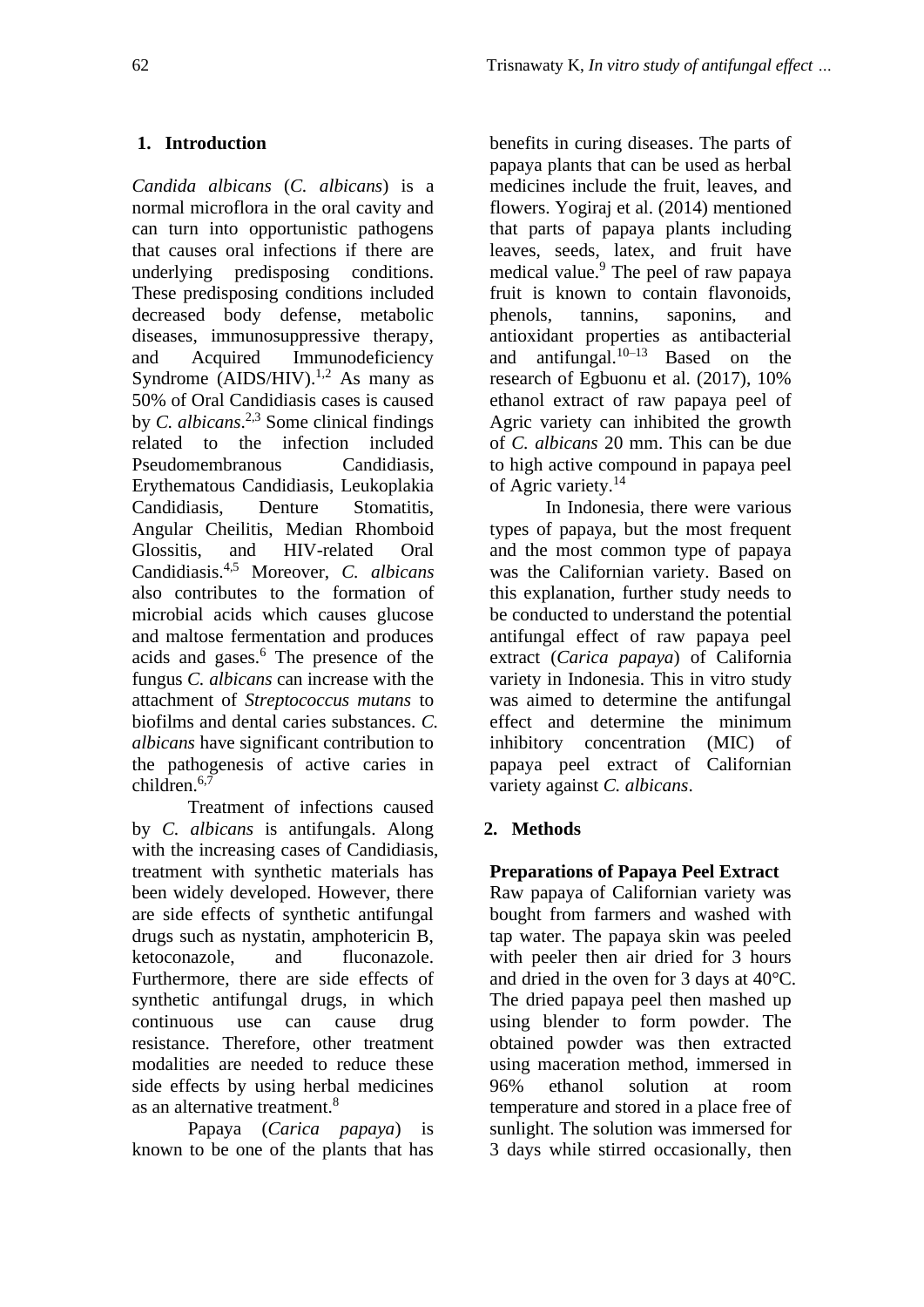filtered with Whatman paper. After filtering, ethanol filtrate was then evaporated with a rotary evaporator at 40°C with rotational speed of 77 rpm, to eliminate excess solvents to obtain thick extract of papaya peel. The extract *Carica papaya* var. California peel was made into 4 concentration; 2.5%, 5%, 10%, and 20% that were used in this study.

## **Phytochemical Test of Californian Papaya Peel Extract**

The evaluation of bioactive compound of *Carica papaya* var. California peel was done by phytochemical Screening. The result of phytochemical screening of *Carica papaya* var. California peel were positive for alkaloids, steroid, and tannin.

# **Preparations of** *C. albicans* **Media**

Six grams of Saboraud Dextrose Agar (SDA) were put into Erlenmeyer flask and 180 ml of sterile distilled water was added. The media was heated to dissolve the whole agar. The media was autoclaved at 121℃ for 15 minutes. Afterwards, the media was poured into petri dishes and allowed to stand until the media solidified.

### **Preparations of** *C. albicans* **Suspension**

Some fungal colonies were taken from *C. albicans* culture on SDA media using a transfer loop. The transfer loop was dipped into a test tube containing 0.9% NaCl until homogeneous. The test tube was covered with cotton and incubated for 24 hours at 37°C. The solution was then compared to Mac Farland 0.5 standard. If the turbidity is still lacking, *C. albicans* can be added, otherwise then the solution can be diluted again. The obtained *C. albicans* suspension turbidity was in accordance to Mac Farland 0.5 standards or proportional to the number of fungal 1.5 x 108 CFU/ml. *C. albicans* suspension was then taken by dipping a cotton swab into the solution and then scraping it into 5 petri dishes containing SDA media evenly.

# **Antifungal Effect Test (Disc Diffusion)**

This study was aimed to determine the antifungal effect of papaya peel extract of California variety against clinical isolates of *C. albicans* using agar discs diffusion test method (Kirby-Bauer) with 6 mm diameter disc paper. Five petri dishes containing *C. albicans* in the media was prepared. Paper disc was soaked for 15 minutes in each treatment extract concentrations of 2.5%, 5%, 10%, 20%, positive control, and negative control. Then the disc paper was taken using nippers and placed above the agar that has been smeared with *C. albicans*. Five petri dishes containing *C. albicans* were placed with 4 variations of the extract concentration (2.5%, 5%, 10%, and 20%), positive control, and negative control. Then the petri dishes were incubated for 24 hours at 37°C. The formation of clear zone was observed in the petri dishes and were measured using calipers. Clear zone area that formed showed the amount of inhibition of papaya peel extract against *C. albicans*. The primary data results obtained were analyzed and described descriptively.

# **3. Results**

Phytochemical test results of the ethanol extract of Californian papaya peel in showed that the ethanol extract of papaya peel contains alkaloids, tannins, and steroids. These results was in line with the previous study of Lydia et al. (2016) and Shiddique et al.  $(2017)$ , <sup>12,15</sup>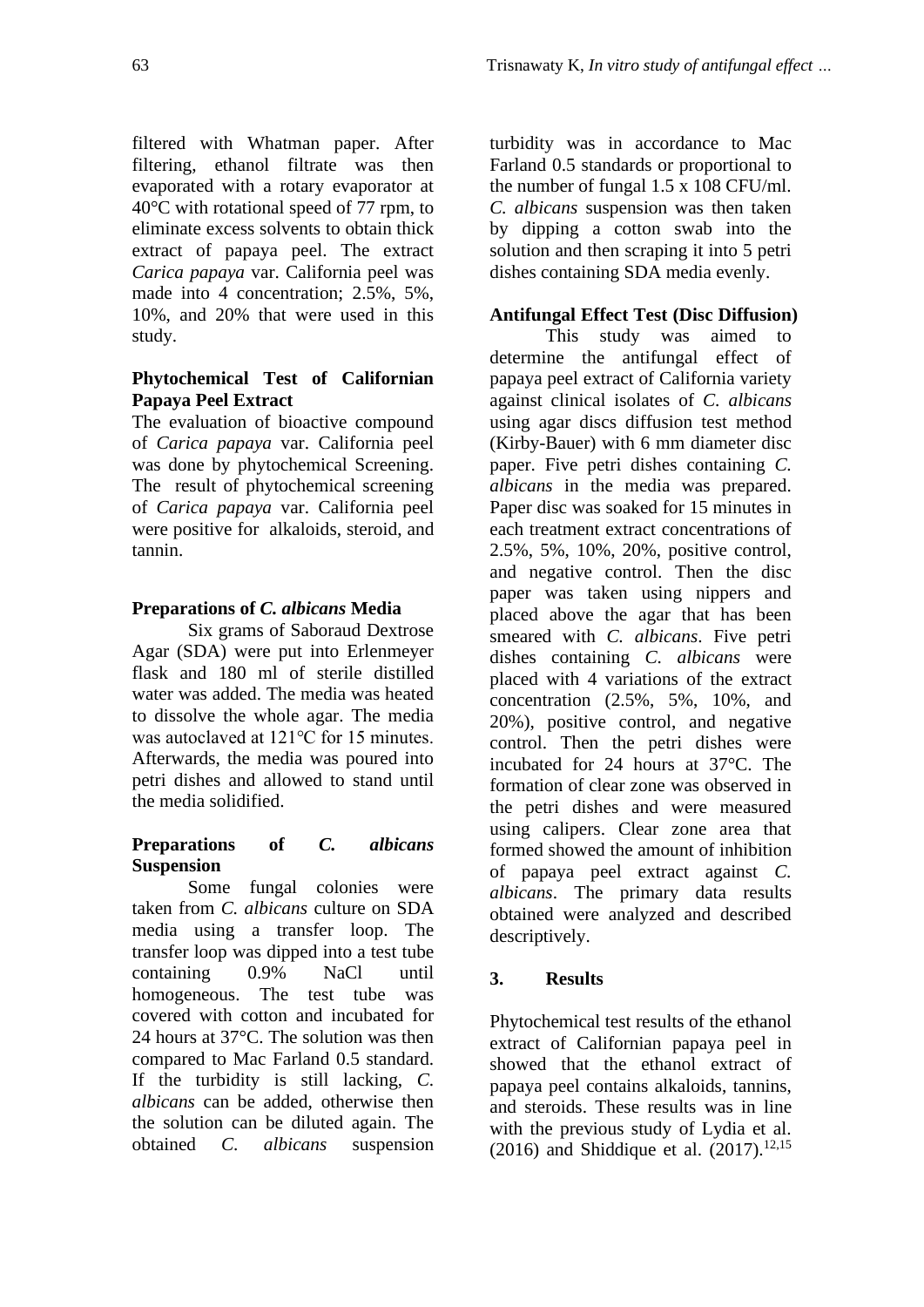However, it was different from studies conducted by Dada et al. (2016) and Chukwuka et al. (2013), which stated that papaya peel extracts contained phytochemical compounds such as saponins and flavonoids, while this study did not indicate the presence of these compounds.10,11 Based on the study by Chukwuka et al. (2013), raw papaya peel extract has high saponin content, $^{10}$  which according to Alfiah et al. (2015), saponin is a compound that works by disrupting the stability of the fungal cell membrane which lead to cell membrane damage and causes various important components from the fungal cell to be released, such as protein, nucleic acids and nucleotides.<sup>16</sup> According to Alves et al. (2016), flavonoids work by inhibiting the synthesis of fungal cell walls because it has trimethoxflavone (TMF) which inhibits fungal growth. Flavonoid activity also prevents ergosterol from binding to the fungal cell membrane. Ergosterol is an important sterol in fungal filaments and yeast for fungal nutrition.17,18

The difference in the phytochemical results of the papaya peel extract might be caused by the different of papaya varieties. According to Abdullah et al. (2010), the various types of papaya caused the active compounds contained also vary, the difference in the amount and type of content of the active compound also depends on the age of the plant.<sup>19</sup> The statement was supported by Chukwuka et al. (2013), in terms of differences in age (maturity stage) of the papaya. Raw papaya peel has a higher active compound content compared to mature or very mature stage of papaya.<sup>10</sup>

# **Inhibition Test of** *C. albicans* **Using Discs Diffusion Method**

This study consisted of six treatment groups, i.e. papaya peel extract with concentrations of 2.5%, 5%, 10%, 20%, positive control, and negative control with 5 replications. The results of the inhibition zone measurements of all treatments are written in millimeters (mm) that can be seen in Table 1.

Table 1. Mean and Standard Deviation of Inhibited Zones of Raw Papaya Peel Extract against *C. albicans*

| Group               | <b>Total</b> | Mean<br>(mm) | <b>SD</b> | Min*     | $Max**$                     |
|---------------------|--------------|--------------|-----------|----------|-----------------------------|
| 2,5%                | 5            | 1.56         | 2.96      | $\Omega$ | 6.8                         |
| 5%                  | 5            | 0.88         | 0.52      | $\theta$ | 1.4                         |
| 10%                 | 5            | 1.2.         | 1.64      | 0        | 4                           |
| 20%                 | 5            | 0.8          | 0.83      | $\theta$ | $\mathcal{D}_{\mathcal{L}}$ |
| Control $(+)$       | 5            | 5.67         | 3.14      | 3        | 10.7                        |
| Control (-)         | 5            |              |           |          |                             |
| $*$ M $\sim$ $\sim$ |              |              |           |          |                             |

\*Minimum

\*\*Maximum

Based on Table 1, it can be seen that the highest inhibitory zone of papaya peel extract is found at 2.5% concentration with mean of 1.56 mm  $(SD \pm 2.96)$ . However, the inhibition zone decreased when the extract concentration was increased to 5%, 10%, and 20%, the inhibition zone decreased to 0.8 mm (SD  $\pm$  0.83). The positive controls had an average inhibition zone greater than all extract concentrations while the negative controls did not show any inhibitory zone. The inhibition zone diameter of California papaya peel extract against the growth of clinical *C. albicans* isolates can be seen in Figure 2.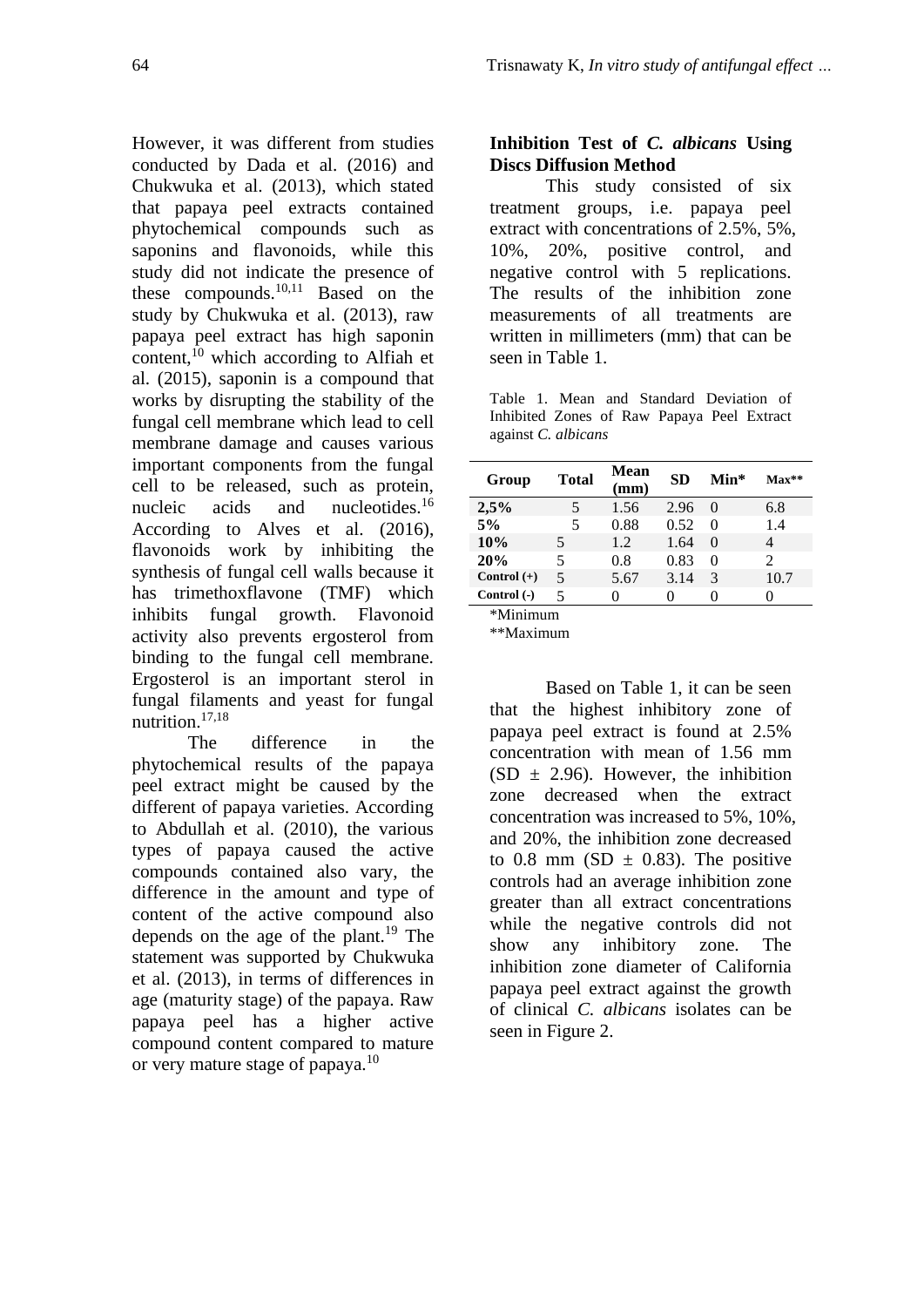

Figure 2. Inhibition Zones of Raw Papaya Peel Extract against *C. albicans*

Inhibition zones are formed due to the presence of active substances contained in papaya peel such as tannins, alkaloids, and steroids. Tannin is a polyphenol group compound that works with the target of fungal cell wall polypeptide which causes damage to the fungal cell wall and causes increase to fungal cell permeability, thus fungal growth is inhibited. $20$  Alkaloids also have antimicrobial activity due to  $pH$  > 7 with alkaline properties that can inhibit the RNA and DNA polymerization and fungal cell protein synthesis. Therefore, the growth of *C. albicans* can be suppressed.15,17 Steroids can inhibit fungal growth, through the cytoplasm of the fungal cell or interfere with the growth and development of fungal spores. Steroids have lipophilic properties that can inhibit spore germination.<sup>16</sup>

### **4. Discussion**

Based on the results of the inhibition zone, it can be seen that increasing the concentration of papaya peel extract does not always increasing the diameter of the inhibition zone. The results of this study are similar to study conducted by Fitriani et al. (2012), that the increased concentration of the Salam leaf extract (*Syzygium polyanthum (wight) walp*.) was not always able to increase the inhibitory zone against *C. albicans*. This is because the higher the concentration of the extract the greater the molecules that were formed. Therefore, there is no direct contact between the active compound and the fungi due to the difficult diffusion process.<sup>21</sup> According to Setiorini et al. (2014), determination of Minimum Inhibitory Concentration (MIC) is based on the lowest concentration of extract that produced inhibition zone. Based on the results, the MIC of ethanol extract of papaya peel against *C. albicans* is  $2.5\%$ <sup>22</sup>

According to the theory suggested by Davis and Stout (1971), the diameter of the inhibitory zone formed in the in vitro test of 0 to 4 mm was categorized as weak. $23$  Thus, the antifungal effect from this study was relatively weak. The weak antifungal effect in this study was different from the study conducted by Egbuonu et al. (2017), which showed that the 10% ethanol extract of raw papaya peel of Agric variety can inhibit the growth of *C. albicans* by 20 mm.<sup>14</sup> The large inhibitory zone suggested that the ethanol extract of raw papaya peel of Agric variety have a relatively strong antifungal effect.<sup>23</sup> Hilzon CF  $(2016)$ stated that papaya peel extract with 30% concentration inhibited *C. albicans* zone by 13 mm. $^{24}$  The antifungal effect was categorized as strong, while this study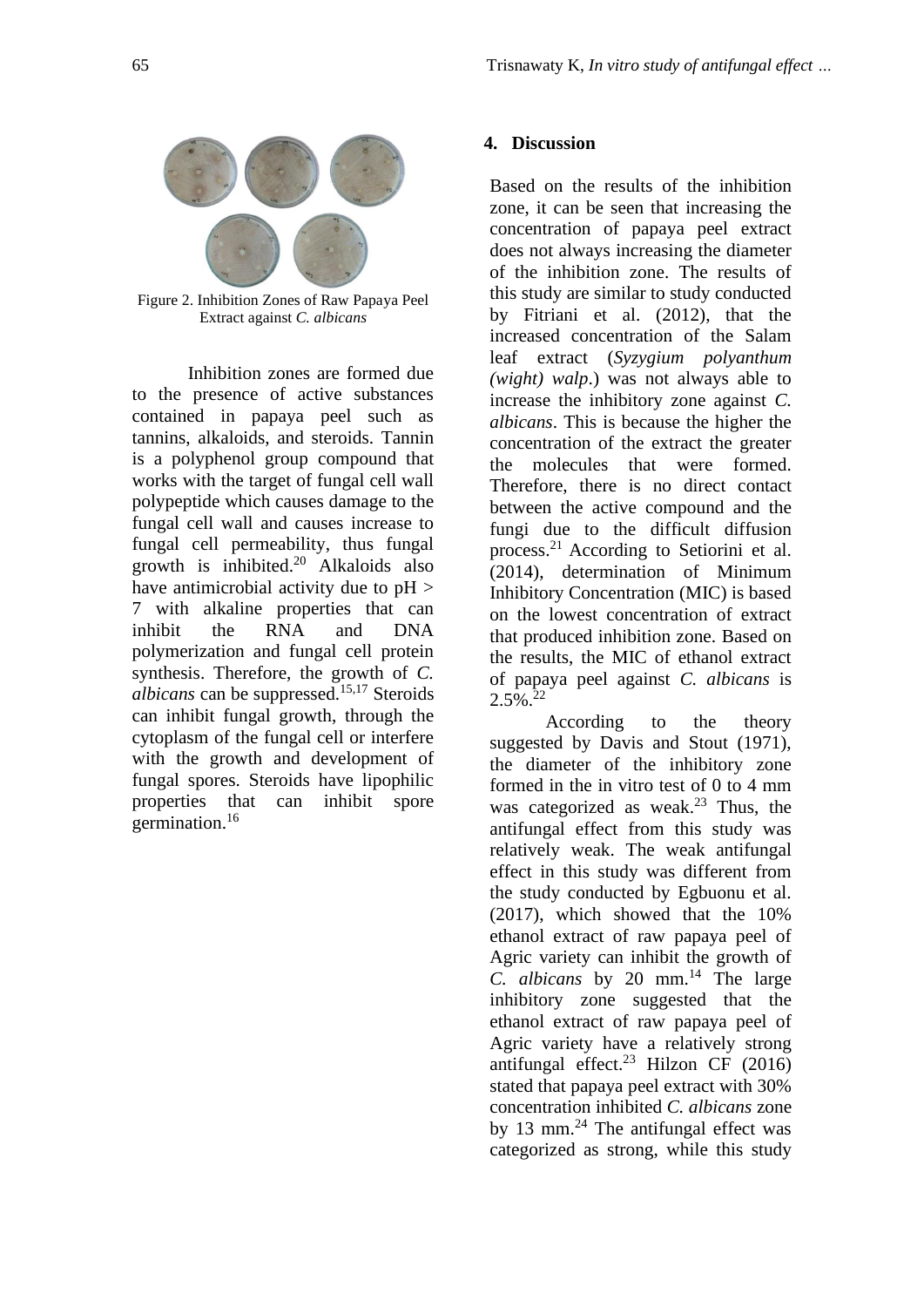showed that 20% papaya peel extract had weak antifungal effect. Californian papaya peel has a small antifungal effect compared to other parts of papaya such as leaves and seeds. $25,26$ 

The weak inhibition of papaya peel extract indicated the lack of concentration of the compounds contained in the extract, thus the effect antifungal was not optimal. The active compound which is absorbed in the disc paper is suspected to be not optimal due to an imperfect dilution process. The extract that was used was too thick and sticky thus cannot dissolve completely in distilled water, causing granules within the extract. The differences in the inhibition zone in this study and previous studies might be caused by various factors, one of these can be caused by differences of types and amounts of active compounds present in this study, that can influence the result of antifungal effect. The different types and amounts of active compounds are influenced by the variety, stage, and environment in which papaya grows, such as ambient temperature, humidity, adequate sunlight, and water availability. The quality of an extract depends by the type and the number of chemical compounds it contains, the way it was extracted, and the selection of the solvent.<sup>24</sup>

The difference in antifungal effects in this study compared to previous studies might have been caused of *C. albicans* isolates that are different from *C. albicans* isolates used by previous studies. The inhibitory zone of positive controls observed from this study, was not in accordance with inhibitory zone in general positive controls. It might be assumed that the *C. albicans* isolate in this study was not a standard isolate but a clinical isolate and might have started resistance caused by drug storage factors.

# 5. **Conclusion**

Based on these results, the ethanol extract of raw papaya peel (*Carica Papaya*) of Californian variety has a weak antifungal effect with MIC value of 2.5% against *Candida albicans* in vitro.

Other dilution agents should be used to dissolve the thick and sticky extract so that the extract can be dissolved homogeneously and phytochemical quantitative tests are required to determine the number of compounds contained in Californian papaya peel extracts

# **Acknowledgement**

This research was funded by "Lembaga Penelitian dan Pengabdian Masyarakat" (LPPM) Universitas Sriwijaya, contract number:

0146.98/UN9/SB3.LP2M.PT/2019.

## **References**

- 1. Nejad BS, Rafiei A, Moosanejad F. Prevalence of candida species in the oral cavity of patients with periodontitis. African J Biotechnol. 2011;10(15):2987–90.
- 2. Patil S, Rao R, Majumdar B, Anil S. Clinical appearance of oral candida infection and therapeutic strategies. Front Microbiol. 2015;6(1391):1–10.
- 3. Getas I, Wiadnya I, Waguriani L. Pengaruh penambahan glukosa dan waktu inkubasi pada media sda (sabaroud dextrose agar) terhadap pertumbuhan jamur candida albicans. Media Bina Ilm. 2014;8(1):51–7.
- 4. Glick M. Burket's oral medicine. 12th ed. USA: People's Medical Publishing House; 2015. 93–96 p.
- 5. Kalista K, Chen L, Wahyuningsih R, Rumende C. Karakteristik klinis dan prevalensi pasien kandidiasis invasif di rumah sakit cipto mangunkusumo. J Penyakit Dalam Indones. 2017;4(2):56–61.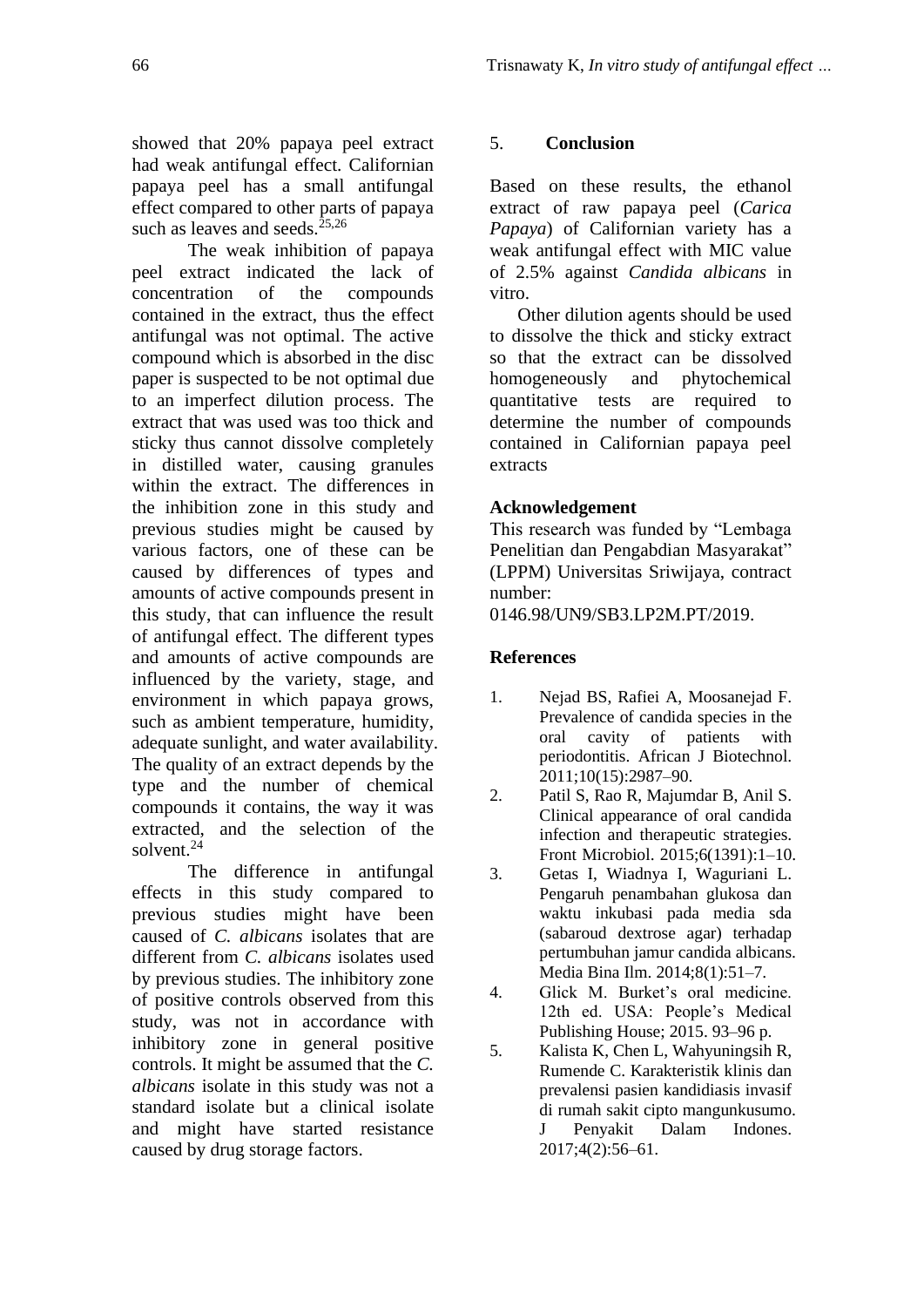- 6. Klinke T, Kneist S, Soet J, Kuhlisch E, Mauersberger S, Forster A, et al. Acid production by oral strains of candida albicans and lactobacilli. Caries Res. 2009;43:83–91.
- 7. Barbieri D de, Vicente VA, Fraiz FC, Lavoranti OJ, Svidzinski T, Pinheiro RL. Analysis of the in vitro adherence of streptococcus mutans and candida albicans. Brazilian Journal of Microbiology. Brazilian J Microbiol. 2007;38:624–31.
- 8. Garcia-cuesta C, Sarrion-Pérez M-G, Bagán J V. Current treatment of oral candidiasis : a literature review. J Clin Exp Dent. 2014;6(5):576–82.
- 9. Yogiraj V, Goyal PK, Chauhan CS, Goyal A, Vyas B. Carica papaya linn : an Overview. Int J Herb Med.  $2015;2(5):1-8.$
- 10. Chukwuka KS, Iwuagwu M, Uka UN. Evaluation of nutritional components of carica papaya l. at different stages of ripening. IOSR-JPBS. 2013;6(4):13–6.
- 11. Dada FA, Nzewuji FO, Esan AM, Oyeleye SI, Adegnola VB. Phytochemical and antioxidant analysis of aqueous extracts of unripe pawpaw (Carica papaya Linn.) Fruit's peel and seed. IJRRAS. 2016;27(3):68–71.
- 12. Lydia E, Riyazudin M, John S, Thiyagarajan S. Investigation on the phytochemicals present in the fruit peel of carica papaya and evaluation of its antioxidant properties. Int J Heal Allied Sci. 2016;5:247–52.
- 13. Siddique S, Nawaz S, Muhammad F, Akhtar B, Aslam B. Phytochemical screening and in-vitro evaluation of pharmacological activities of peels of musa sapientum and carica papaya fruit. Nat Prod Res [Internet]. 2018;32(11):1333–6. Available from: https://doi.org/10.1080/14786419.20 17.1342089
- 14. Egbuonu ACC, Ike AC, Onyeabo C, Okechukwu RC. Comparative Assessment of Some Nutritive and Antifungal Properties of Milled Carica papaya Peels and Seeds.

European J Med Plants. 2017;18(1):1–7.

- 15. Rezeki S, Chismirina S, Iski A. Pengaruh ekstrak daun sirih merah (piper crocatum) terhadap pertumbuhan candida albicans. J Syiah Kuala Dent Soc. 2017;2(1):52–62.
- 16. Alfiah RR, Khotimah S, Turnip M. Efektivitas ekstrak metanol daun sembung rambat (mikania micrantha kunth) terhadap pertumbuhan jamur candida albicans. Protobiont. 2015;4(1):52–7.
- 17. Arif T, Bhosale JD, Kumar N, Mandal TK, Bendre RS, Lavekar GS. Natural products – antifungal agents derived from plants. J Asian Nat Prod Res. 2009;11(7):621–38.
- 18. Filho AA, Oliveira HM, Meireles DR, Maia GL, Filho JM, Júnior JP, et al. In vitro anti-Candida activity and mechanism of action of the flavonoid isolated from praxelis clematidea against candida albicans species. J Appl Pharm Sci. 2016;6(01):66–9.
- 19. Abdullah MM, Ariowibisono P, Ariefiandy R, Fauzi M, Sutarto. Skrining potensi kulit buah pepaya mentah sebagai obat antimalaria alami. PKMP. 2000;172–4.
- 20. Rahmi A, Roebiakto E, Leka L. Potensi ekstrak rimpang kencur (kaempferia galanga l.) menghambat pertumbuhan candida albicans. MLTJ. 2016;2(2):70–6.
- 21. Fitriani A, Hamdiyati Y, Engriyani R. Aktivitas antifungi ekstrak etanol daun salam (syzygium polyanthum (wight) walp.) terhadap pertumbuhan jamur candida abicans secara in vitro. Biosfera. 2012;29(2):71–9.
- 22. Setiorini MS, Soegihardjo CJ, Atmodjo K. Potensi pengaruh antimikroba krim ekstrak patah tulang (euphorbia tirucalli linn.) terhadap propionibacterium acnes atcc 11827 dan candida albicans atcc 24433. J Farm Sains dan Komunitas. 2014;11(2):64–71.
- 23. Kandoli F, Abijulu J, Leman M. Uji